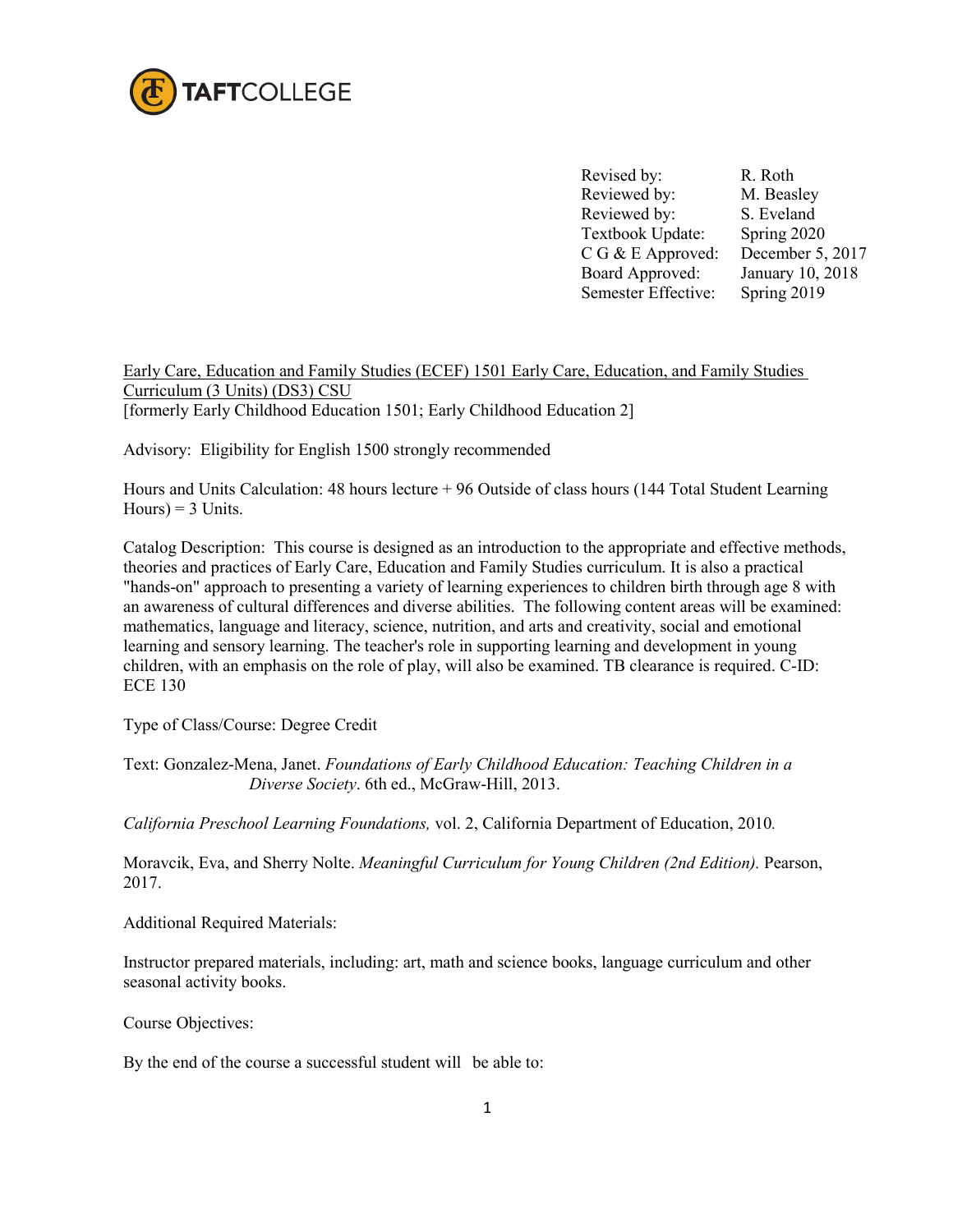

- 1. Recognize developmentally appropriate principles and teaching strategies and apply them in supervised settings with young children,
- 2. Demonstrate an understanding of the many aspects of the teachers' role in early childhood programs,
- 3. Identify theoretical and program model implications for curriculum,
- 4. Analyze activity plans with regard to theory and program model foundations,
- 5. Demonstrate an understanding of the assessment, curriculum planning, implementation, documentation cycle and use it to plan, implement, and evaluate sample ECE activities, and
- 6. Recognize variation in individual child needs and strategies to accommodate those needs.

Course Scope and Content:

| Unit I   | Characteristics of the Learning Process and Educational Strategies                                       |
|----------|----------------------------------------------------------------------------------------------------------|
|          | The Importance of Play<br>A.                                                                             |
|          | Developmentally Appropriate Practice<br><b>B.</b>                                                        |
|          | $C$ .<br>Theoretical and Historical Foundations in Early Care, Education, and Family<br>Studies (ECEF)   |
|          |                                                                                                          |
| Unit II  | Observation and Assessment                                                                               |
|          | A.<br>Techniques                                                                                         |
|          | B <sub>1</sub><br>Desired Results Developmental Profile Desired Results Developmental-Profiles<br>(DRDP) |
|          | California Preschool Learning Foundations<br>C.                                                          |
| Unit III | Fostering Relationships and Communication                                                                |
|          | Children<br>A.                                                                                           |
|          | <b>B.</b><br>Adult                                                                                       |
|          | $C_{\cdot}$<br>Parent                                                                                    |
| Unit IV  | The Environment                                                                                          |
|          | The Physical Environment<br>A.                                                                           |
|          | The Social Emotional Environment<br>B <sub>1</sub>                                                       |
|          | $C$ .<br>Using Early Childhood Environmental Rating Scale (ECERS) to Create the<br>Environment           |
| Unit V   | Developmentally Appropriate Curriculum                                                                   |
|          | Caregiving as Curriculum<br>A.                                                                           |
|          | Language and Emergent Literacy<br><b>B.</b>                                                              |
|          | C.<br>Math, Science and Nutrition                                                                        |
|          | D.<br>Art and Creativity                                                                                 |
|          | Ε.<br>Music and Movement                                                                                 |
|          | F.<br>Social and Emotional Learning                                                                      |
| Unit VI  | The Role of the Teacher                                                                                  |
|          | <b>Fostering Social Skills</b><br>A.                                                                     |
|          | <b>B.</b><br>The Power of Language                                                                       |
|          | $\mathcal{C}$ .<br><b>Curriculum and Materials</b>                                                       |
|          | 2                                                                                                        |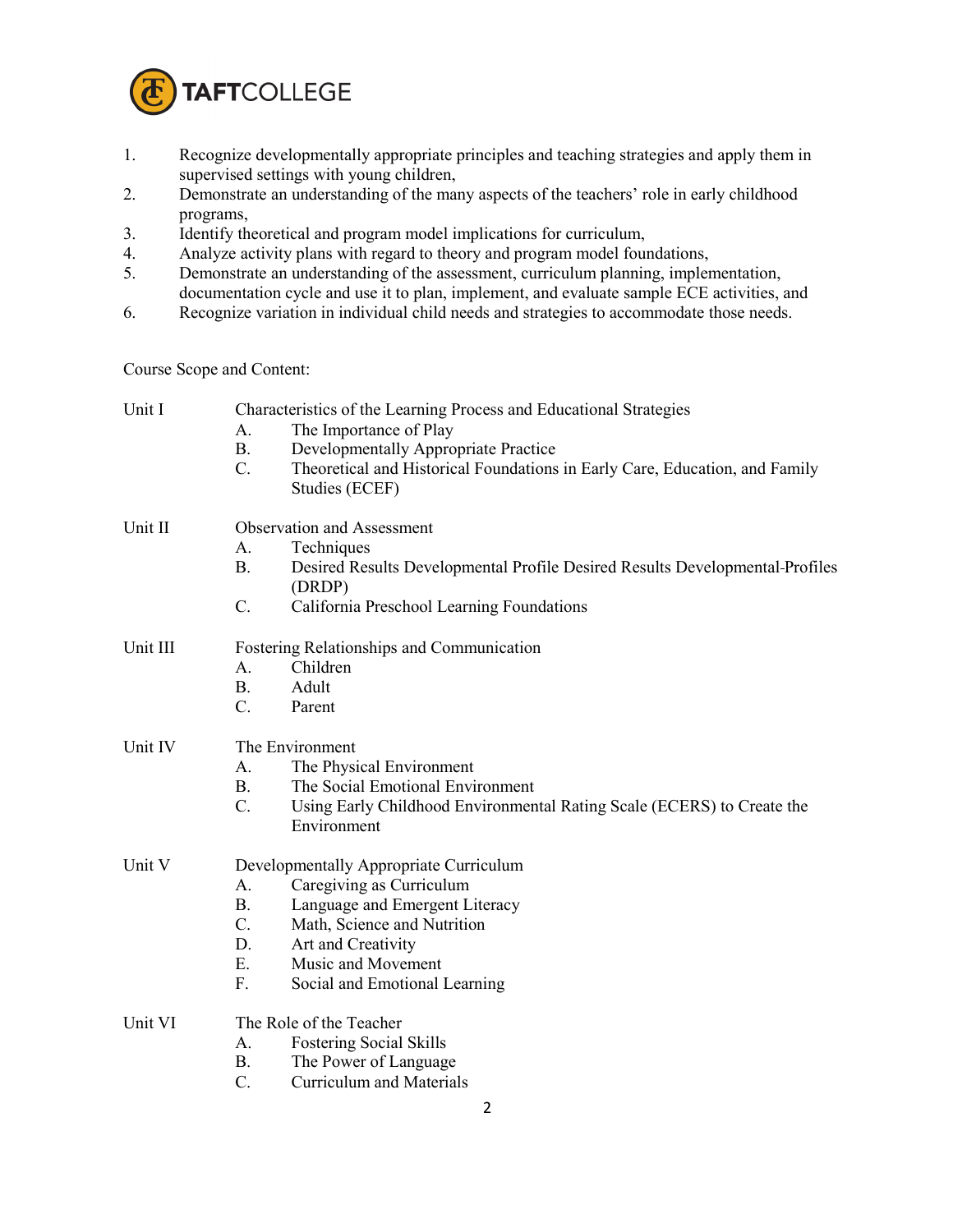

| Context for Developmentally-Appropriate Practice<br>Developmental theory as it applies to curriculum development<br>Observation and assessment strategies as they apply to curriculum planning and            |
|---------------------------------------------------------------------------------------------------------------------------------------------------------------------------------------------------------------|
| Impacts on Child Development and Curriculum Planning/Implementation<br>Language and culture<br>Engagement and interest<br>Learning styles and modalities<br>Standards from legislation and accrediting groups |
| Components of learning environments<br>Program models and approaches                                                                                                                                          |
| Families, cultures, and languages of the communities served<br>Children with special needs<br>The curriculum planning process                                                                                 |
|                                                                                                                                                                                                               |

E. The continuing cycle of observation, assessment, curriculum planning, and documentation

Learning Activities Required Outside of Class:

The students in this class will spend a minimum of 6 hours per week outside of the regular class time doing the following:

- 1. Studying
- 2. Answering questions
- 3. Skill practice<br>4. Completing re
- 4. Completing required reading<br>5. Written work
- 5. Written work
- 6. Observation of or participation in an activity related to course content 7. Projects hands on
- Projects hands on

Methods of instruction:

- 1. Lecture
- 2. Participation workshops for a hands-on approach to teaching the preschool curriculum
- 3. Films when available<br>4. Lesson presentations
- Lesson presentations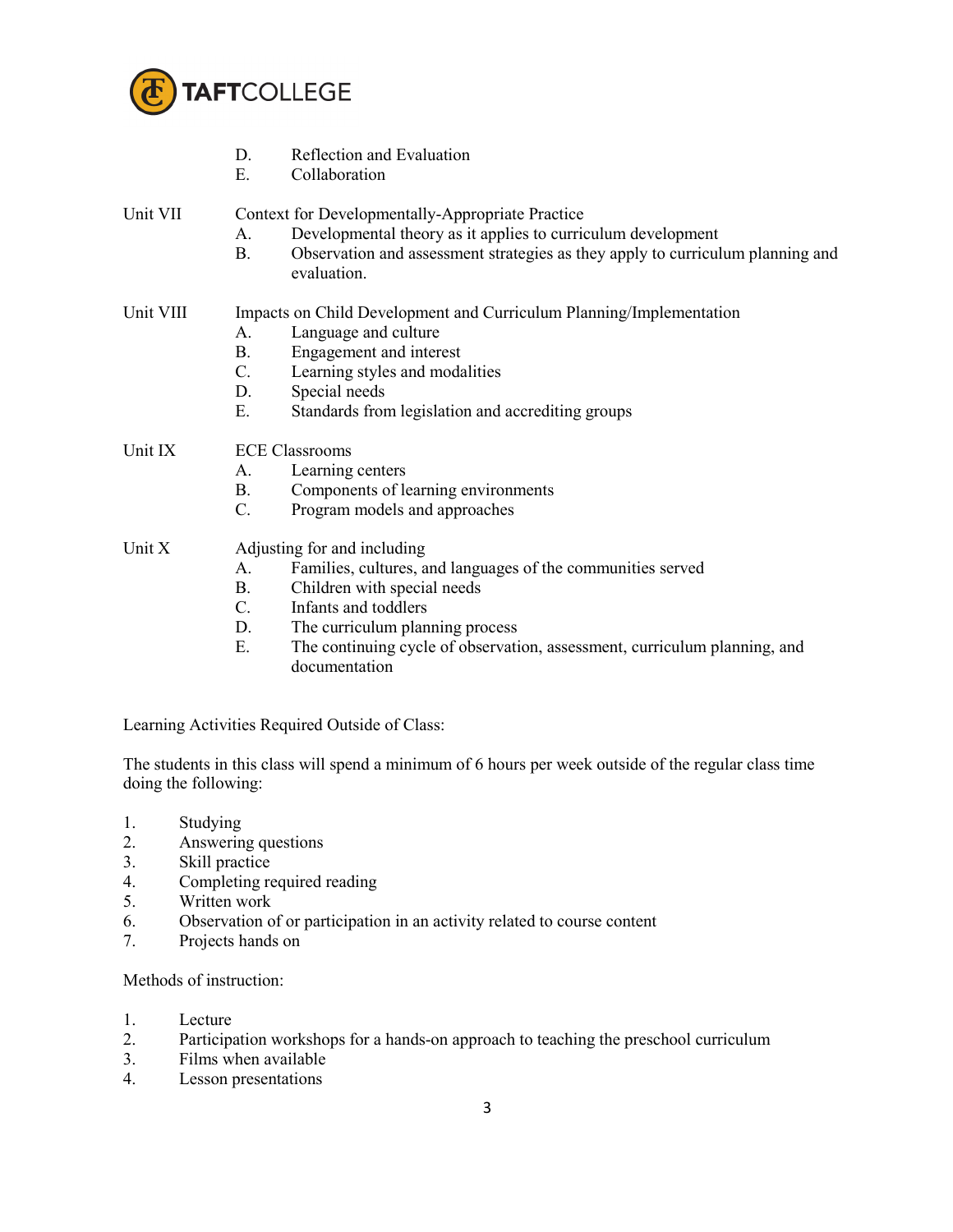

5. Guest panel of local preschool directors

Methods of evaluation:

- 1. Substantial writing assignments, including:
	- a. essay exams
	- b. written homework
	- c. hands-on projects
- 2. Computational or non-computational problem solving demonstrations, including:
	- a. exams
	- b. field work
	- c. observational reports
	- d. hands-on projects
- 3. Skill demonstrations, including:
	- a. class performance
	- b. performance exams
	- c. field work
	- d. hands-on projects
- 4. Other examinations, including:
	- a. multiple choice
	- b. matching items
	- c. true/false items

Supplemental Data:

| TOP Code:                 | 130500: Child Development/Early Care a |
|---------------------------|----------------------------------------|
| <b>SAM Priority Code:</b> | C: Clearly Occupational                |
| Distance Education:       | Online; Offline                        |
| Funding Agency:           | Y: Not Applicable (funds not used)     |
| Program Status:           | 1: Program Applicable                  |
| Noncredit Category:       | Y: Not Applicable, Credit Course       |